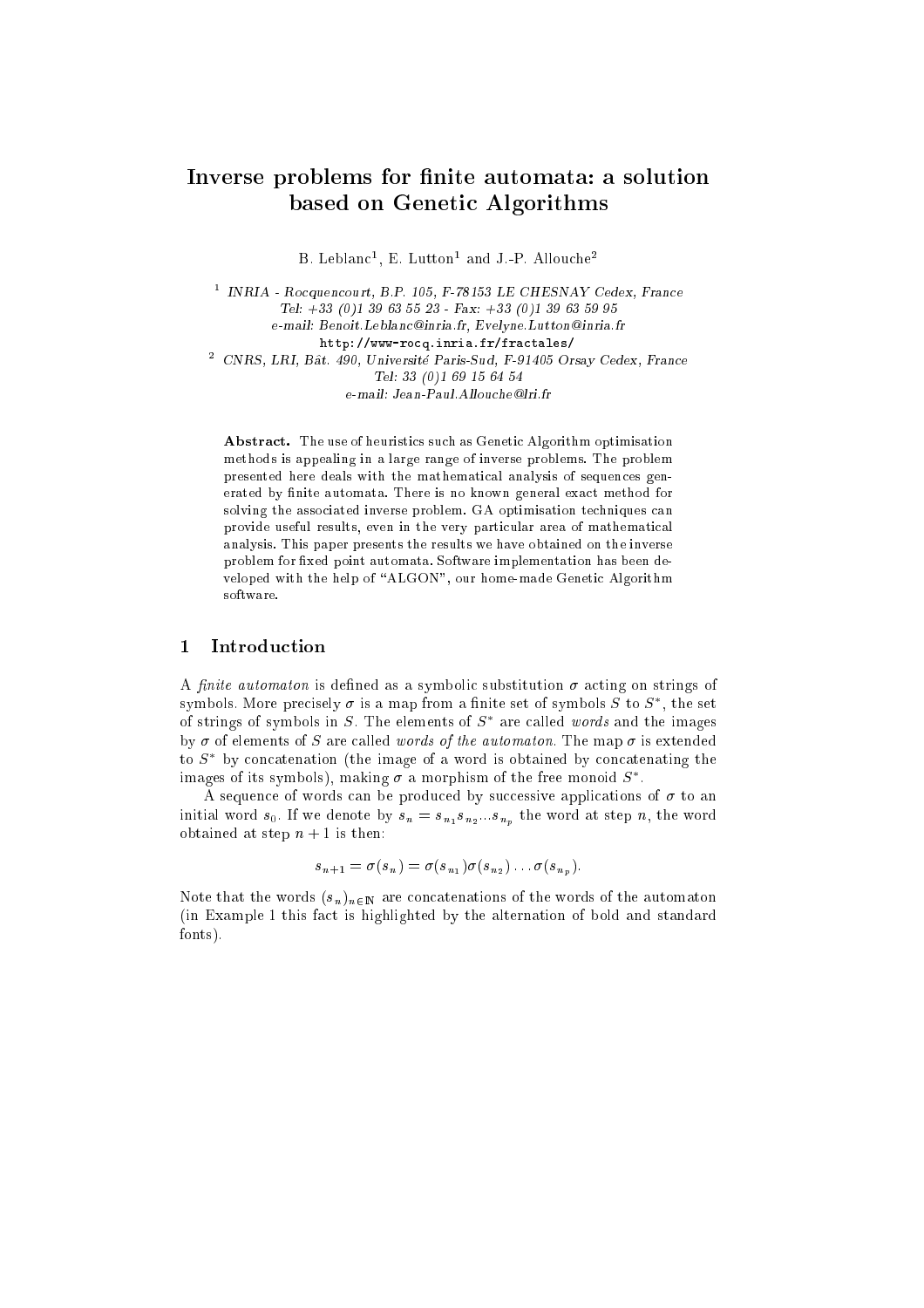*Example 1.*  $S = \{1, 2, 3\}$ 

|                                      | <i><u><b>Iteration</b>Word</u></i> |                  |
|--------------------------------------|------------------------------------|------------------|
| $1 \rightarrow 211$                  |                                    |                  |
| $\sigma \leftarrow 2 \rightarrow 13$ |                                    |                  |
| $3 \rightarrow 123$                  |                                    | 13211211         |
|                                      | っ                                  | 2111231321121113 |

Of course, it is clear that the sequence of words  $(s_n)_{n\in\mathbb{N}}$  is determined by the automaton  $\sigma$  and the initial word  $s_0$ .

An interesting property of such words concerns the frequency of occurrences of symbols of S. Let  $\sigma$  be an automaton acting on  $S = {\alpha_1, \alpha_2, \ldots, \alpha_m}$ , let  $s_0$ be an initial word. The number of occurrences of any of the symbols observed in the word  $s_k$  (for any k) can be computed. Let us denote by

$$
O_k = \begin{pmatrix} o_k^1 \\ o_k^2 \\ \vdots \\ o_k^m \end{pmatrix}
$$

the occurrence vector of  $s_k$  ( $\sigma_k^*$  being the number of occurrences of the symbol  $\alpha_i$ observed in  $s_k$ ). Then  $O_{k+1} = A * O_k$  with  $A = (a_{ij})_{(i,j)\in\{1,...,m\}^2}$  the "growth" matrix,  $a_{ij}$  being the number of symbols  $\alpha_i$  in the word  $\sigma(\alpha_j)$ .

We thus obtain  $O_k = A^k * O_0$  with  $O_0$  the occurrence vector of  $s_0$ . For Example 1, we have:

$$
A = \begin{pmatrix} 2 & 1 & 1 \\ 1 & 0 & 1 \\ 0 & 1 & 1 \end{pmatrix}
$$

:

Let us also define the square (and in the same way any power) of an automaton:  $\forall i \in \{1, \ldots, m\}, \ \sigma^2(\alpha_i) = \sigma(\sigma(\alpha_i))$ . The associated matrix is then  $A^2$ . For more information about substitutions, see [4].

## 2 The inverse problem for finite automata

#### 2.1 Motivations and formulation

To know whether a given sequence is generated by a finite automaton and to know explicitly one such automaton, can be useful in many situations. We list but three of them.

{ In combinatorics on words: the third author, J. Currie and J. Shallit proved recently that the lexicographically least overlap-free sequence on a twoletter alphabet, that begins with a given word (if it exists), must end with a

<sup>&</sup>lt;sup>3</sup> An *overlap* is a string of the form *axaxa* where *a* is a letter and *x* a (finite) word. A (finite or infinite) word is called *overlap-free* if it does not contain any overlap.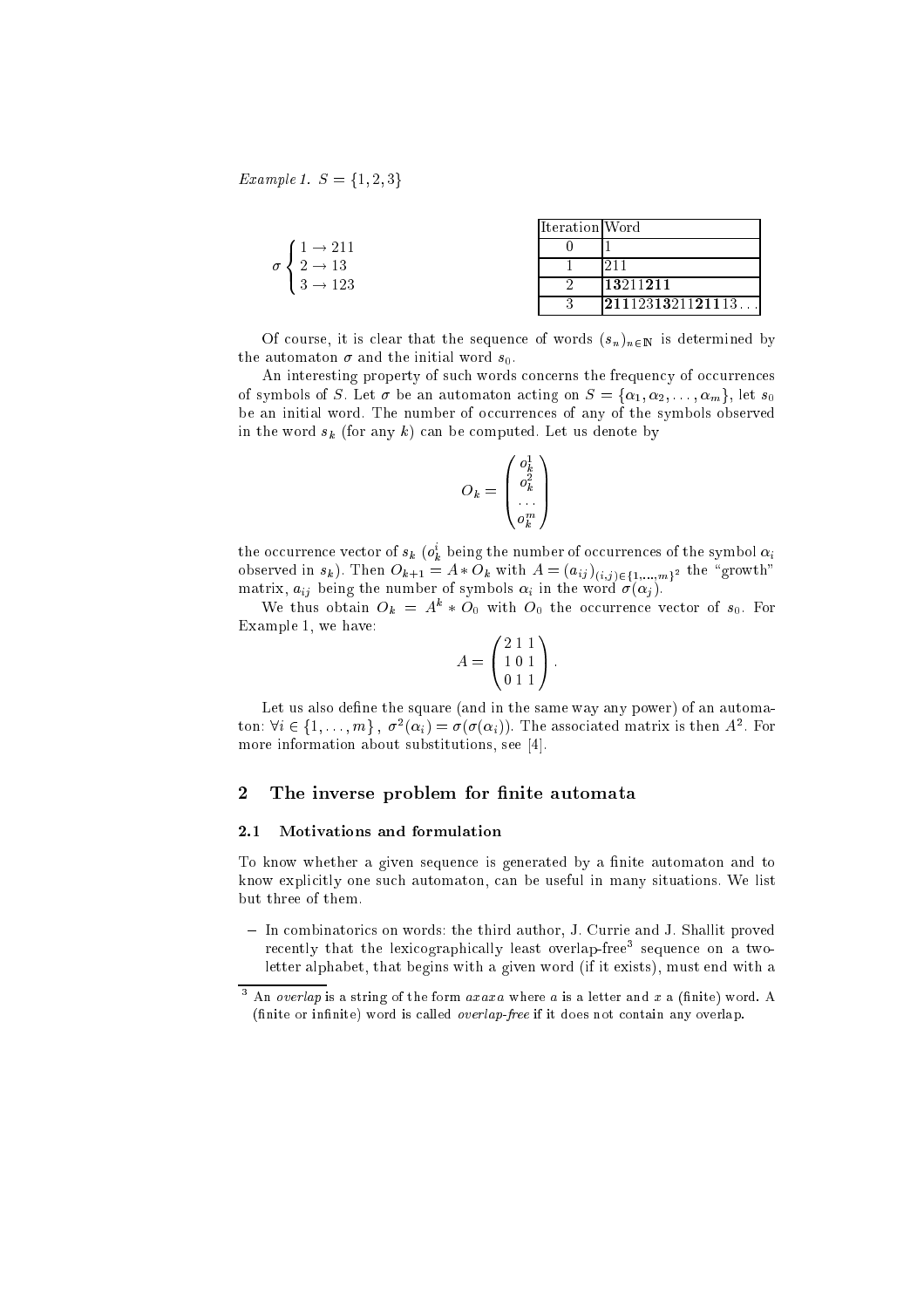tail of the Thue-Morse sequence  $10010110 \cdots$ , hence is the pointwise image  $(i.e. image under a morphism that sends each letter to a letter) of a fixed$ point of a morphism of constant length [8]. It is not known whether the least square-free sequence on a three-letter alphabet has the same property.

- In number theory: let  $(u_n)_{n\in\mathbb{N}}$  be a sequence with values in the finite field  $\mathbb{F}_q$ . Then the formal power series  $\sum u_n X^n$  is algebraic over the field of rational functions  $\mathbb{F}_q(X)$  if and only if the sequence  $(u_n)_{n\in\mathbb{N}}$  is the pointwise image of a fixed point of a morphism of length  $q$  over a finite alphabet, [10, 11]. For example the transcendence of values of Carlitz functions can be proved by showing the non-automaticity of the corresponding formal power series (see for example  $[9, 7, 12]$ ). A hint that a sequence is not a fixed point of a morphism (it is more complicated for the pointwise image of a fixed point) is that, when solving the inverse problem with longer and longer prefixes of the sequence, the automaton we obtain keeps growing. That means almost certainly that there is no automaton that generates the infinite sequence.
- ${\rm -}$  In physics: quasi-crystals are the 3-D analogue of the Penrose tiling. A onedimensional description of this tiling involves the Fibonacci sequence, i.e., the fixed point of the morphism  $0 \rightarrow 01, 1 \rightarrow 0$ .

Another occurrence of this "inverse" question for finite automata, in music, is recalled below.

Suppose we have a string of symbols and we want to know whether it has been produced by iterating an automaton. Of course if the string is finite, there always exists a trivial solution: the substitution sending the first letter of the string to the string itself. But we are interested in non-trivial solutions if any. Apart from the mathematical aspects of this "inverse" problem, it might be interesting to note that this work began as a composer, T. Johnson, produced a sequence of notes using a finite automaton, kept only the sequence of notes, and wanted to remember the automaton he used. (For the use of nite automata in a piece of T. Johnson, see [1].)

If the word  $s_0$  happens to be a prefix of the word  $s_1 = \sigma(s_0)$ , it is not hard to see that the sequence of words  $(s_n)_{n\in\mathbb{N}}$  converges to an infinite word. And this infinite word is clearly a *fixed point* of the substitution  $\sigma$  (extended to infinite words by concatenation). Now suppose an infinite word is given, is this word the fixed point of a substitution? Or is it the pointwise image of a fixed point of a substitution? No general answer to these questions is known either: a theoretical answer to the second question is known if the substitution has constant length [3] (i.e., if all words of the automaton have the same length), and also if the substitution is *primitive* (i.e., is such that there exists an  $m$  with the property that  $\sigma$   $\cdots$  of any symbol contains at least one occurrence of each symbol of the set  $S$ ) as proved recently by Durand [5]. Looking at finite prefixes of the given infinite sequence that have well-chosen lengths, we see that we can first restrict to finite words.

Hence, ideally, we would like to solve in the general case (i.e., not only for fixed point automata) what we called the inverse problem, that is: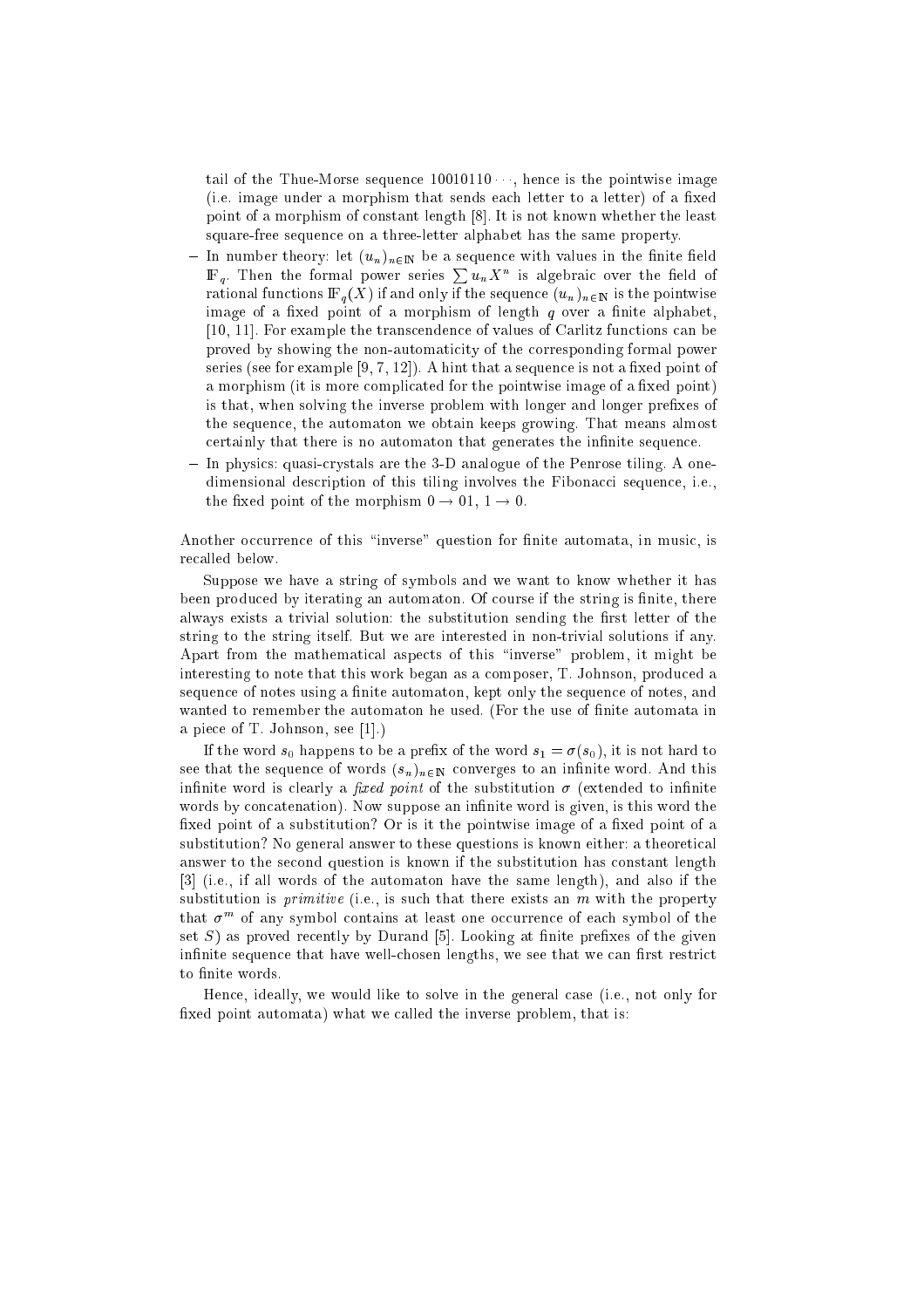Given a finite word s, find an automaton  $\sigma$  and an initial word s<sub>0</sub> such that  $\sigma^{\prime\prime}(s_0)=s$  for some  $n.$ 

Of course, in its generality, this problem is extremely complex and can have many solutions or no non-trivial solution at all .

It can be reformulated as an optimisation problem on the search space of all possible  $\sigma$ , n and  $s_0$  that minimizes a distance between  $\sigma^{\prime\prime}(s_0)$  and s. In order to reduce the complexity of this problem one also has to give some restrictions to the search space. We suppose in the following that the length of the words of  $\sigma$  is limited to  $l_{max}$  and that  $s_0$  is a single symbol.

#### 2.2 A bruteforce GA implementation

The first GA implementation that comes to mind is to perform a search over the space of all automata having word lengths smaller than or equal to  $l_{max}$ . Each individual of the GA thus represents an automaton with the following characteristics:

- ${ m}$  chromosomes for an individual: one per word of the automaton;
- variable length chromosomes: their lengths may vary between 1 and  $l_{max}$ ;
- $-$  an *m*-ary coding: the allele set is S.

These particular characteristics imply of course some modified GA operators, that are implemented in ALGON [6].

Thus, setting  $l_{max} = 4$ , the automaton of Example 1 would have the coding shown in Figure 1.



Fig. 1. Direct coding of example 1 with  $l_{max} = 4$ .

The fitness function that must reflect the "resemblance to the target", is based on a comparison between words (Hamming distance, frequencies of occurrences of symbols, of couples of symbols, etc. . . ).

<sup>&</sup>lt;sup>4</sup> In fact, for a given solution couple  $(\sigma, s_0)$  and for any divisor p of n, the couple  $(\sigma^r, s_0)$  is also a solution.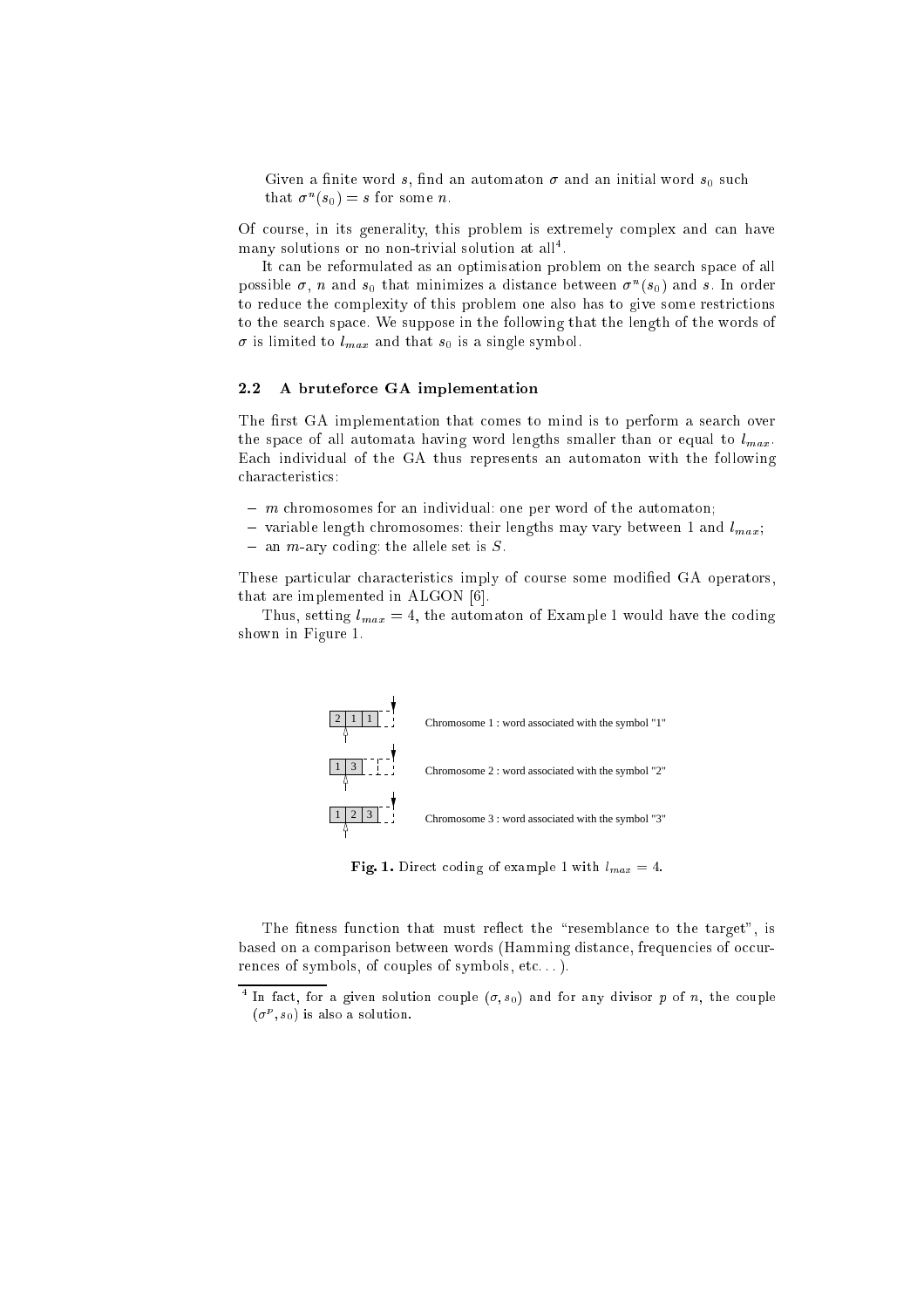This approach did not lead to interesting results, due to the size of the search space with respect to  $m$  and  $l_{max}$ :  $|S| = \left(\sum_{i=1}^{l_{max}} m^i \right)^m$ problem if the resulting fitness landscape was smooth enough , but in our case one can easily check that a single change in the genetic code leads to important changes in the observed words.

Though this direct approach is not appropriate, its benefit is to highlight the difficulty of solving this problem. In fact, it is obvious that the coding should use more efficiently the information contained in the target word.

## 3 The fixed point hypothesis

If we restrict the inverse problem to the search of automata with fixed points, the complexity of the problem is reduced.

#### $3.1$ Definition and properties

A finite automaton has a fixed point if there exists a symbol  $\alpha$  such that the first letter of  $\sigma(\alpha)$  is  $\alpha$  itself.

The sequence of words  $s_n$  produced by such an automaton starting with the initial symbol  $s_0 = \alpha$  converge to a fixed point of  $\sigma$ : the beginning of the word at iteration  $n + 1$  is exactly the word at iteration n. In fact each iteration adds symbols to the end of the previous word.

*Example 2.*  $S = \{1, 2, 3\}$ 

|                                 | Ilteration Word |                                                 |
|---------------------------------|-----------------|-------------------------------------------------|
| $1 \rightarrow 21$              |                 |                                                 |
| $2 \rightarrow 231$<br>$\sigma$ |                 | 231                                             |
| $3 \rightarrow 13$              |                 | 2311321                                         |
|                                 | ∩               | $\mid\!\! 23113212113231 \, \mathit{21} \ldots$ |

The inverse problem for a fixed point automaton is then much easier to solve than in the general case. Indeed, the information contained in the target word can be efficiently exploited, taking advantage of the fact that a fixed point is a succession of words of the automaton as well as the succession of symbols which generated them. Of course, it is necessary to know the lengths of the words in order to identify the connection between the two successions. A simple assumption on the lengths of words of the automaton permits then to identify it with a mechanism of simultaneous identication and reconstruction.

Checking an hypothesis is then a direct process of "reconstruction-comparison". As previously outlined, the first symbol of the fixed point is associated to the first word, its size is given by assumption, so it can be identified. The second

 $^5$  With a few secondary optima.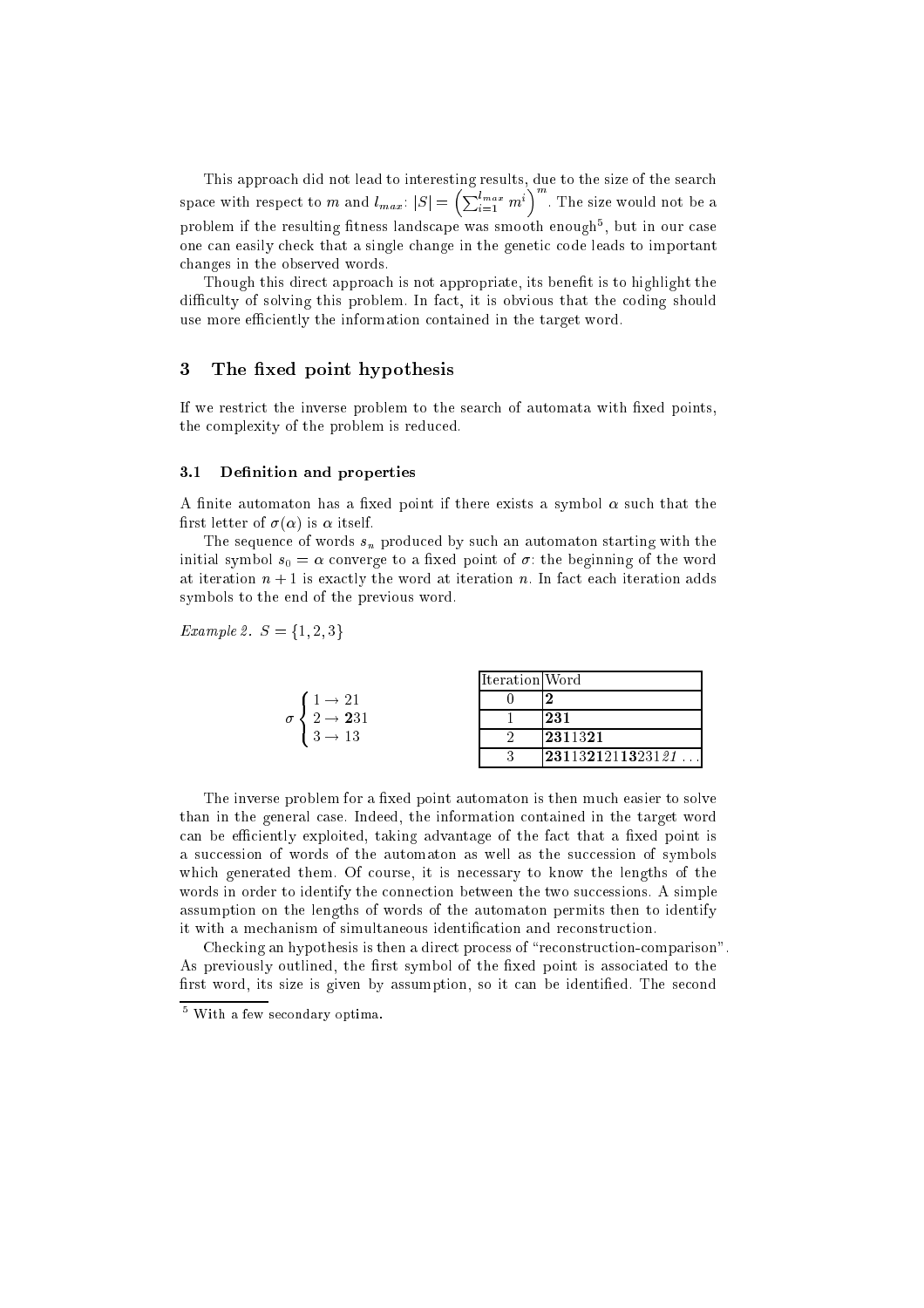| Incorrect hypothesis $(2,2,2)$ . |                                          |  |  |
|----------------------------------|------------------------------------------|--|--|
|                                  | $\sigma(2) = 23 23 11321211323121$       |  |  |
|                                  | $\sigma(3) = 11$ 23 11 321211323121      |  |  |
|                                  | $\sigma(1) = 32 2311 32 1211323121$      |  |  |
|                                  | $\sigma(1) = 12[231132 \ 12 \ 11323121]$ |  |  |
| Contradiction on "1".            |                                          |  |  |

| Correct hypothesis $(2,3,2)$ . |                                                           |  |  |
|--------------------------------|-----------------------------------------------------------|--|--|
|                                | $\sigma(2) = 231$ 231 1321211323121                       |  |  |
|                                | $\sigma(3) = 13 \overline{231} 13 \overline{21211323121}$ |  |  |
|                                | $\sigma(1) = 21$ 23113 21 211323121                       |  |  |
| $\sigma(1)=21$                 | 2311321 21 1323121                                        |  |  |
| $\sigma(3) = 13$               | 231132121 13 23121                                        |  |  |
|                                | $\sigma(2) = 231\,23113\,212113\,231\,21$                 |  |  |
|                                | $\sigma(1) = 21$ 23113212113231 21                        |  |  |

Fig. 2. Hypothesis propagation.

word, associated to the second letter, start ritght after the first, and knowing its size by hypothesis it can be identified too, and so on all along the fixed point. If the hypothesis in not correct, then the case will arise when the same symbol will be associated to two different words, discarding it. If it is correct the whole fixed point will be "reconstructed" without such contradiction.

Let us consider Example 2 and take  $s = \sigma^*(2)$  as the target word. Assume each word of  $\sigma$  has two symbols:

- The initial symbol  $s_0$  is simply the first symbol of s, i.e.,  $s_0 = 2$ .
- The word associated with this symbol is a prefix of the target word, and it is assumed to be composed of two symbols, then we directly identify  $\sigma(2) = 23$ .
- $-$  The identification process is continued until a contradiction appears or the end of the target word is reached, as shown in Figure 2: in the incorrect hypothesis case we get  $\sigma(1) = 32$  at step 2 and  $\sigma(1) = 12$  at step 3 then the hypothesis is infirmed. Conversely, in the correct case, for the same symbol, the same word is always recognized, so the whole fixed point word is "reconstructed".

#### 3.2 A GA to search the space of word lengths

#### Coding the individuals :

An individual of the GA population may just represent an assumption on the words lengths, the corresponding automaton being reachable trough the identification mechanism previously exposed.

If we set an upper limit  $l_{max}$  for the possible lengths of the words, the genetic coding is the following:

- $-$  A set of alleles of cardinality  $l_{max}$ .
- ${\bf -}$  A single chromosome per individual containing as many genes as elements in the symbol set  $S$ . The gene  $k$  codes the length of the word associated with the symbol  $\alpha_k$ . The coding of a right assumption for Example 2 is:

$$
|2|3|2| \rightarrow \sigma \begin{cases} 1 & \rightarrow ?? \\ 2 & \rightarrow ??? \\ 3 & \rightarrow ?? \end{cases}
$$

<sup>8</sup>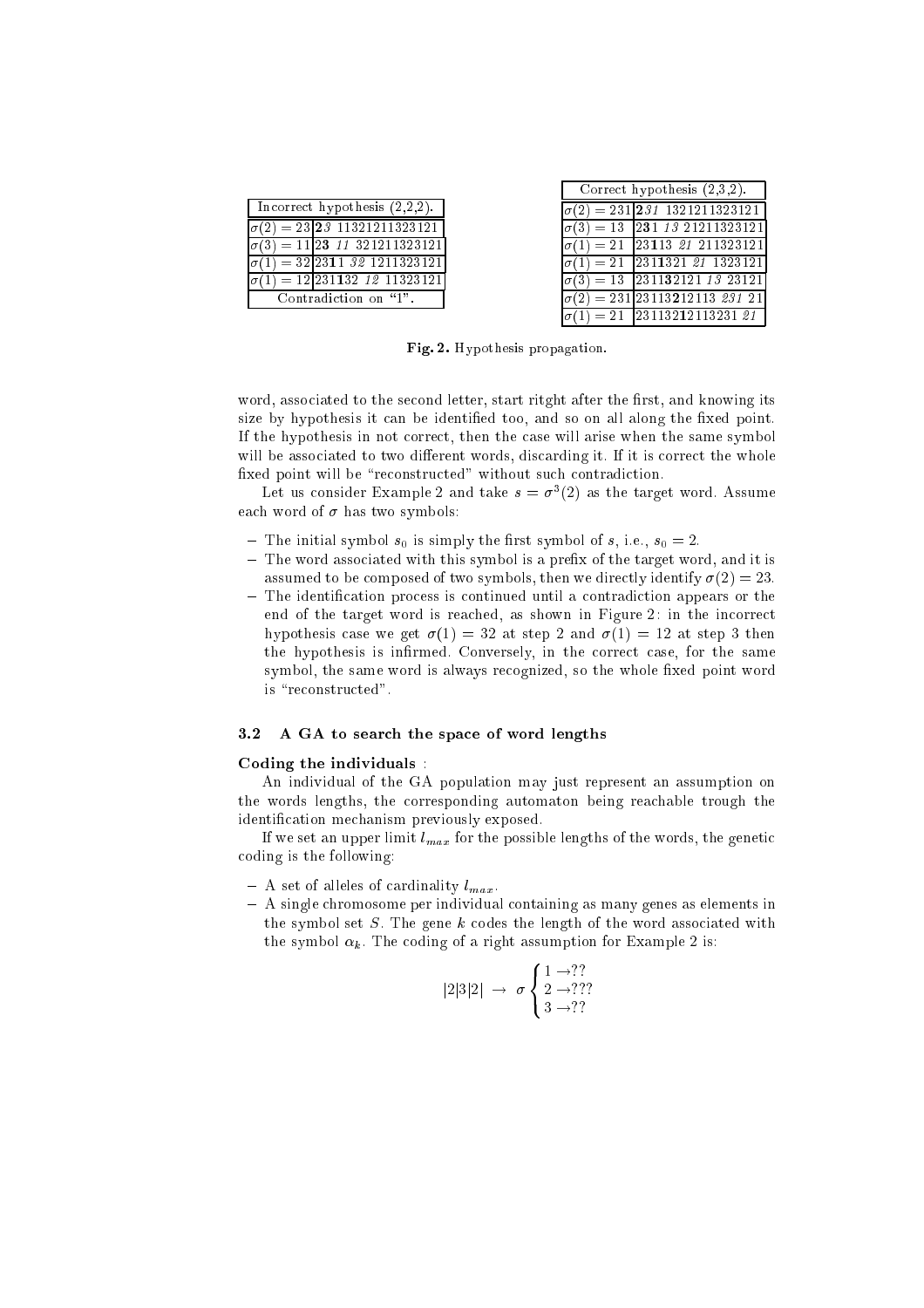Compared to the "brute-force" implementation, a substantial improvement is the reduction of the search space which size is now  $|S| = (l_{max})^m$ .

The evaluation of an individual relies on the validation process of the assumption it encodes. If the assumption appears to be valid, it is assigned a maximal fitness value. Note that any power of an automaton that is a solution to the problem is also a solution. Hence there is a potentially infinite number of solutions, as soon as one solution is found. But practically the number of solutions is limited by the length of the target word and the  $l_{max}$  value. The minimal solutions (in terms of lengths) are obviously the most interesting ones.

Invalid assumptions are given an intermediate value, and it is also desirable to differentiate these non-valid assumptions in order to drive the search towards a solution.

If a contradiction arises, two cases are considered:

 $-$  The contradiction arises before the identification of all the words of the

 $f(i) = \epsilon *$  Number of identified words

with  $\varepsilon$  a very small positive value.

 ${\sf I}$  If a contradiction arises after the identification of all words of the automaton:

$$
f(i) = \left(\frac{\text{Length of the "checked" sequence}}{\text{Length of the target sequence}}\right)
$$

The "checked" word denotes the part of the target word checked before the contradiction occurs.

The maximum of  $f$  is then 1, corresponding to the case where the target word has been entirely checked. In order to give a best fitness value to any assumption leading to a complete identification of the words of the automaton than to any other that doesnt't, the number  $\varepsilon$  simply has to fulfill the following condition:

$$
\varepsilon < \left(\frac{m+1}{\text{Length of the target word}}\right).
$$

#### 3.3 Results and discussions

We present here results obtained with ALGON [6], on two target words which are prefixes of fixed points of two different automata using 6 symbols. The maximal lengths of words being  $l_{max} = 6$ , the size of the search space is then:  $|S| = 6^6$ 45656

The general parameters of the GA are:

- A population of 100 individuals. Each individual being unique.
- $-$  A mutation probability  $p_m = 0.125$ .
- ${\rm -}$  One point crossover with probability  $p_c = 0.85$ .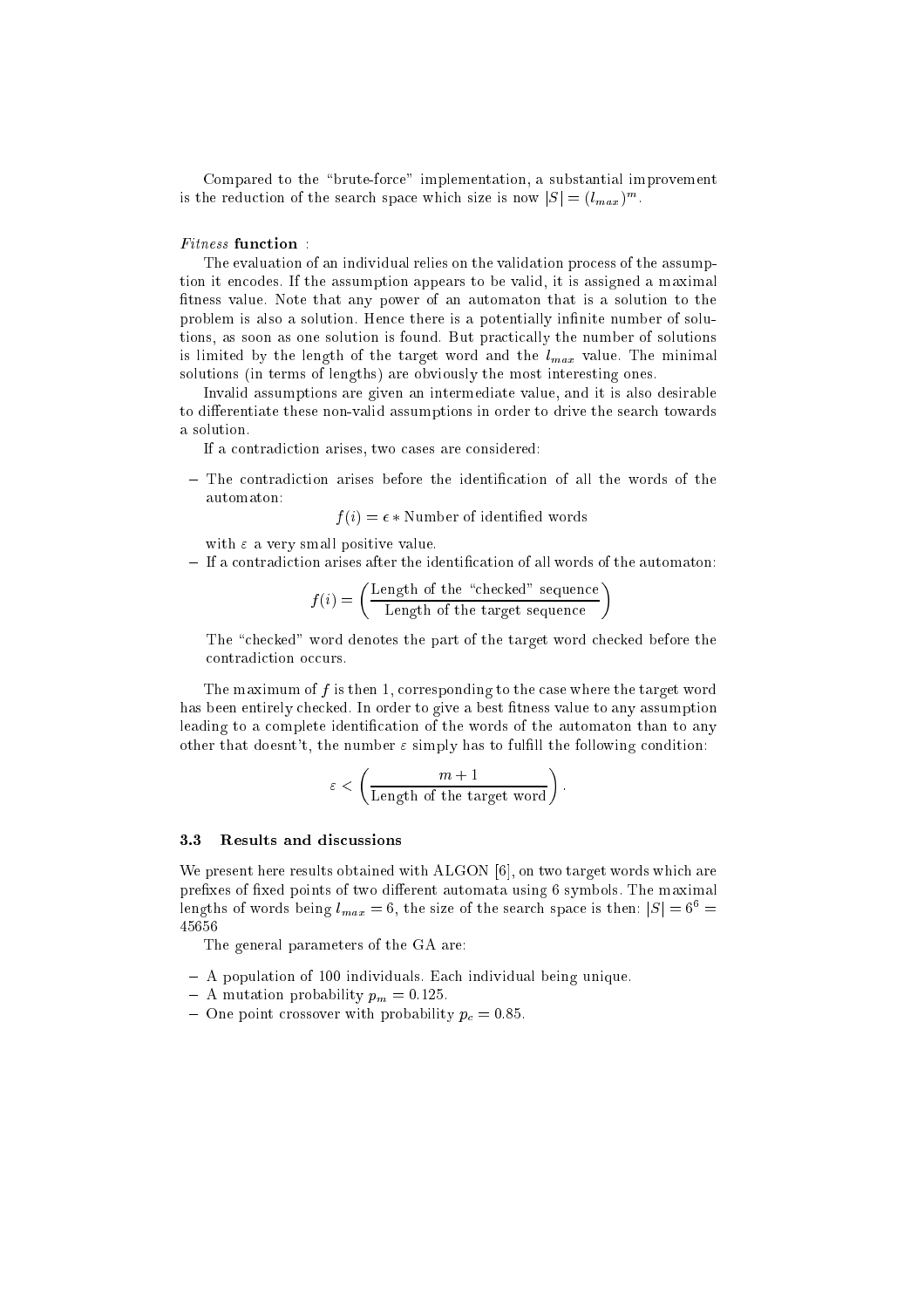- An elitist population replacement with a ratio  $r_s = 0.4$  of surviving individuals, i.e., 60 new individuals are created at each generation replacing the 60 worst individuals of the previous population.
- $=$  Selection performed with *Stochastic Universal Sampling* (see [2]).

- -

## Automaton 1:

σ  $\overline{\phantom{a}}$  $\perp$ 1 ! 61 - - - -3 ! 52 (1)

The target word s is then obtained by iterating 5 times the automaton starting from the initial seed  $2$ ", that is a word of length 196. We present in table 1 some statistics obtained over 20 runs. The following quantities are computed:

 $N_1$ : Number of generations to obtain an assumption leading to a complete automaton (before a contradiction arises in the identification process).

 $N_2$ : Number of generations to find a solution.

 $N_3 = N_2 - N_1$ : number of generations to find a solution when at least one individual has lead to a complete automaton.

The results are summarized in table 3.3.

Table 1. Results for automaton 1.

|                | Mean Std. |       |
|----------------|-----------|-------|
|                | -4-2      | 38    |
| $^{\prime}$ 2. | 18.95     |       |
| $\mathbf{z}$   | 14.75     | 123-3 |

About 1000 fitness evaluations are necessary to find a solution, which is to be compared to the search space size.

-

#### Automaton 2:

σ  $\overline{\phantom{a}}$  $\parallel$ (2)

The target word s is again obtained by iterating 5 times the automaton starting from the initial seed \2". It has been designed to slow down the automaton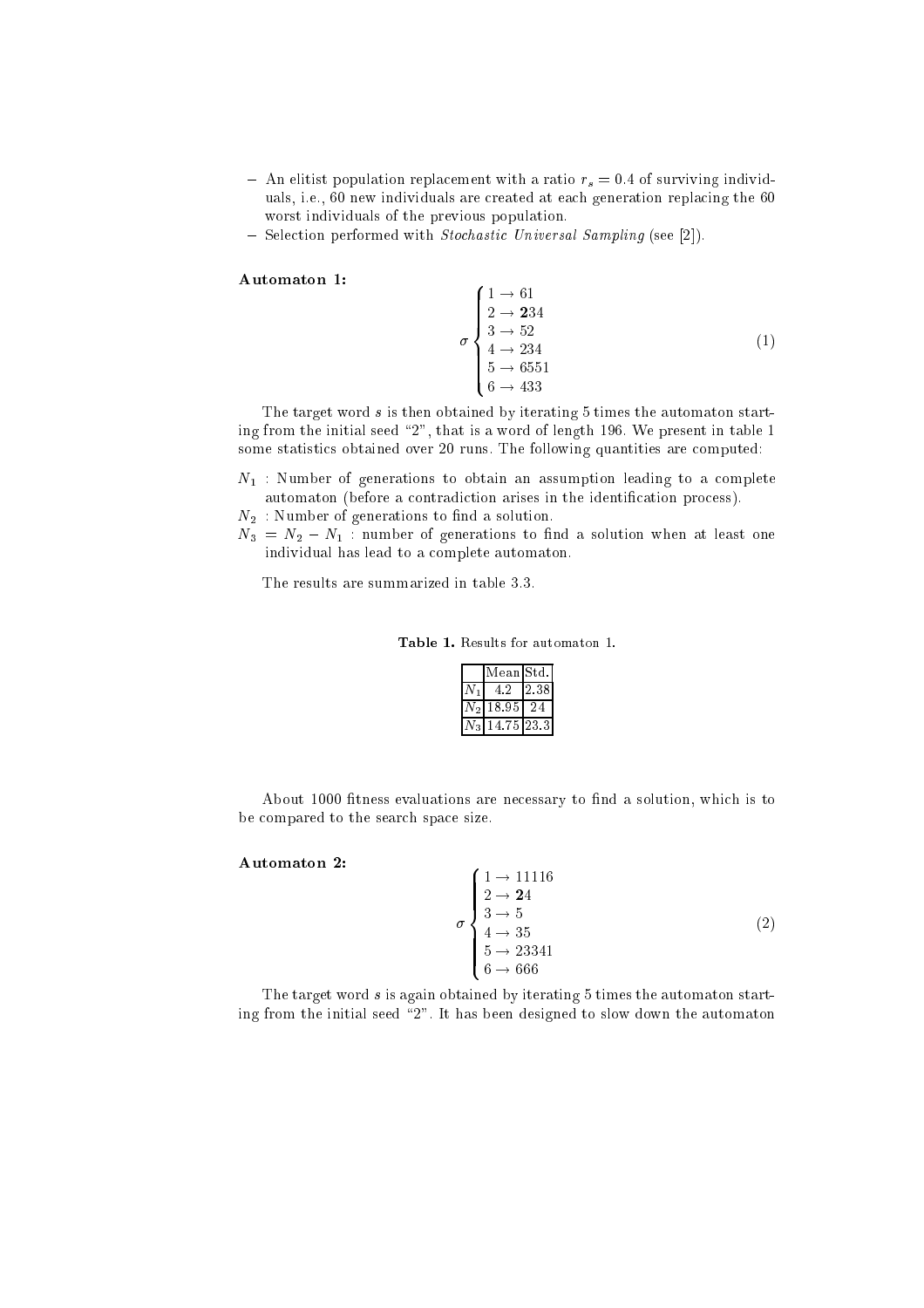identification process: the symbol "6" first appears quite far in  $s$  (26th position), so a contradiction has a greater chance to arise before all words have been identified

|  |  |  | <b>Table 2.</b> Results for automaton 2. |  |
|--|--|--|------------------------------------------|--|
|--|--|--|------------------------------------------|--|

|  | Mean Std. |      |
|--|-----------|------|
|  | 8.65      | 238  |
|  | 13 2      | -76  |
|  | 4.55      | 3.76 |

We can see that, for this apparently more tricky automaton, the performances of the GA are better. But it can certainly be explained by the fact that the frequency of the hypothesis leading to a complete automaton identification (before a contradiction arises) is lower than previously, but other points of the search space seem to lead quite easily to those interesting regions.

#### $\overline{\mathcal{L}}$ Conclusion and further works

The results we obtained on fixed points automata suggest a coding of the general problem based on a set of possible words observed in the target word to be analysed. Such an approach, by considerably reducing the search space of possible automata, allows to obtain interesting results in the general case. This will be studied in a forthcoming paper.

## References

- 1. J.-P. Allouche, T. Johnson (1995): Finite automata and morphisms in assisted musical composition. Journal of New Music Research  $24$ , 97-108.
- 2. J. E. Baker (1987): Reducing bias and inefficiency in the selection algorithm. Genetic Algorithms and their application: Proceedings of the Second International Conference on Genetic Algorithms, p. 14-21.
- 3. A. Cobham (1972): Uniform tag sequences. Math. Systems Theory  $6, 164-192$ .
- 4. S. Eilenberg (1974): Automata, Languages, and Machines. Vol. A, Academic Press.
- 5. F. Durand (1997): A characterization of substitutive sequences using return words. Disc. Math., to appear.
- 6. B. Leblanc, E. Lutton (1997): ALGON: A Genetic Algorithm software package, http://www-rocq.inria.fr/fractales/
- 7. J.-P. Allouche (1996): Transcendence of the Carlitz-Goss Gamma function at rational arguments. J. Number Theory  $60, 318-328$ .
- 8. J.-P. Allouche, J. Currie, J. Shallit (1997): Extremal infinite overlap-free binary words. Preprint.